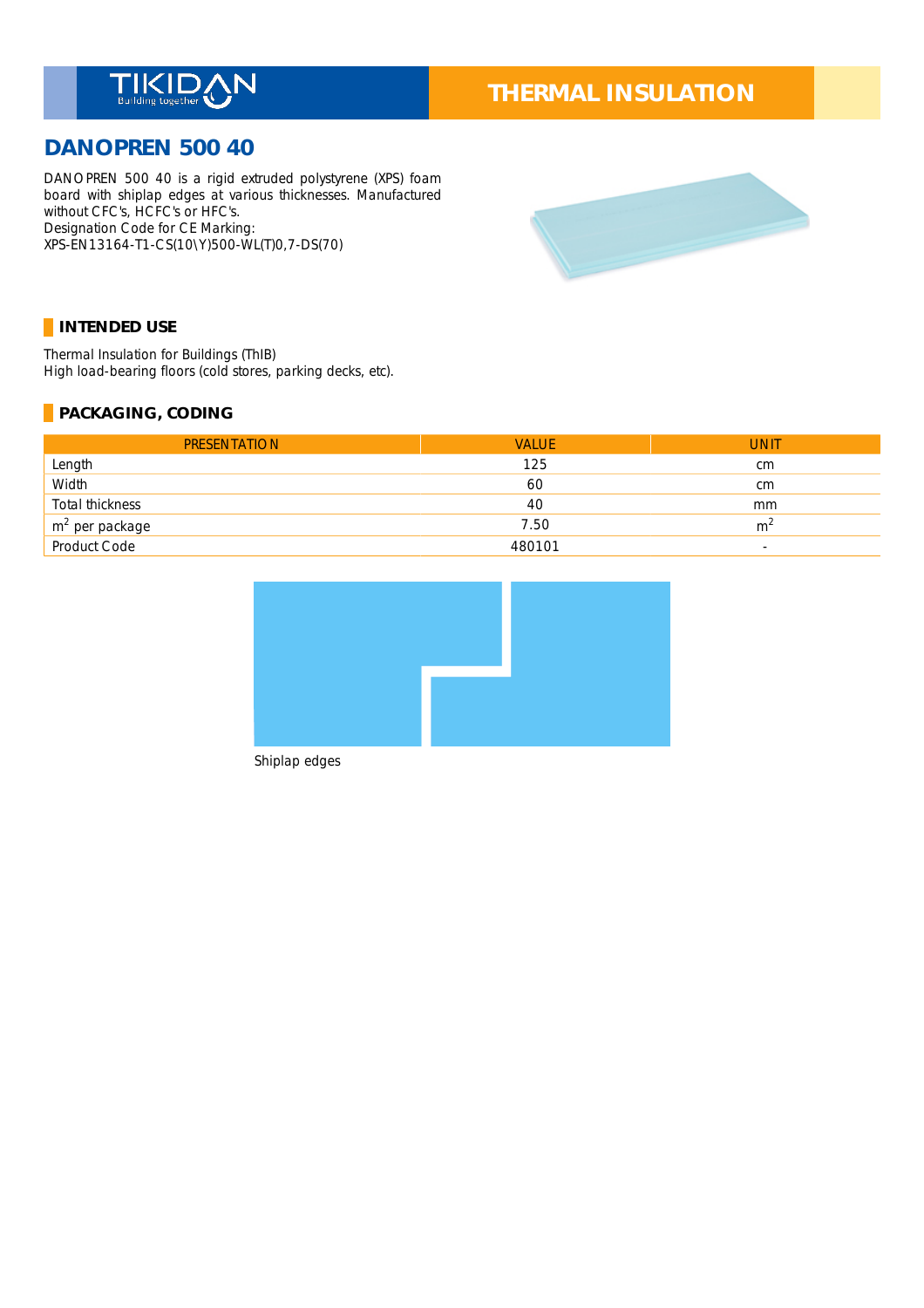## **TECHNICAL DATA**

| <b>TECHNICAL DATA</b>                                             | <b>VALUE</b> | <b>UNIT</b>              | <b>STANDARD</b>          |
|-------------------------------------------------------------------|--------------|--------------------------|--------------------------|
| <b>Thickness</b>                                                  | 40           | mm                       | <b>EN 823</b>            |
| Thickness tolerance                                               | $\pm 2$      | mm                       | <b>EN 823</b>            |
| Length                                                            | 125          | cm                       | <b>EN 822</b>            |
| Length tolerance                                                  | $-8/ + 8$    | mm                       | <b>EN 822</b>            |
| Width                                                             | 60           | cm                       | <b>EN 822</b>            |
| <b>Width Tolerance</b>                                            | $-8/ + 8$    | mm                       | <b>EN 822</b>            |
| <b>Flatness</b>                                                   | 6            | mm/m                     | <b>EN 825</b>            |
| Squareness                                                        | 5            | mm/m                     | <b>EN 824</b>            |
| Thermal conductivity <sup>(1)</sup>                               | 0.034        | W/mK                     | EN 12667                 |
| <b>Thermal Resistance</b>                                         | 1.20         | $m^2K/W$                 | EN 12667                 |
| Compression strength <sup>(2)</sup>                               | $\geq 500$   | kPa                      | <b>EN 826</b>            |
| Compressive creep max 2% deflection after 50 years <sup>(3)</sup> | $\geq 150$   | kPa                      | EN 1606                  |
| Long-term water absorption by total immersion                     | $\leq 0.7$   | Vol.%                    | EN 12087                 |
| Long-term water absorption by diffusion                           | $\leq$ 3     | Vol.%                    | EN 12088                 |
| Water absorption by freeze-thaw cycling                           | $\leq$ 1     | Vol.%                    | EN 12091                 |
| Water vapour diffusion resistance factor $(\mu)$ <sup>(4)</sup>   | $\geq 80$    |                          | EN 12086                 |
| <b>Dimensional Stability</b>                                      | $\leq 5$     | %                        | EN 1604                  |
| Reaction to fire                                                  | E            | Euroclase                | EN 13501-01              |
| Coefficient of linear thermal expansion                           | 0,07         | mm/mK                    |                          |
| Working temperature range (Celsius degrees)                       | $-50/ + 75$  | $\rm ^{0}C$              |                          |
| Specific heat                                                     | 1.450        | J/kg·K                   |                          |
| Nominal density                                                   | 38           | kg/m <sup>3</sup>        | EN 1602                  |
| Capillarity                                                       | Null         |                          |                          |
| Edge treatment                                                    | Shiplap      |                          |                          |
| Surface                                                           | Skinned      | $\overline{\phantom{a}}$ | $\overline{\phantom{a}}$ |

(1) Declared thermal conductivity  $\lambda_D$  according to EN 13164 (§ 4.2.1; Annex A; Annexes C.2 y C.4.1)

EN 13164. Harmonized Technical Specification for factory made thermal insulation XPS foam products. Valid for CE marking and voluntary quality marks purposes.

(2) Short-term (instant) test method; value reached at yield point or 10% deformation, whatever it comes first.

(3) Creep: long-term deformation under constant loading \_

(4) For skinned products it depends on thickness: the higher the thickness, the lesser the m-value

## **TECHNICAL SPECIFICATION DESCRIPTION**

 $\_\_$  m<sup>2</sup> of high load-bearing floors (cold stores, parking decks, etc) thermal insulation, by means of DANOPREN 500 extruded polystyrene (XPS) rigid foam boards of  $\_\_\_\$ mm thickness, with a declared thermal conductivity  $\lambda D = \_\_\_\_\$ W/m·K; declared thermal resistance RD =  $\mu$ <sup>2</sup>·K/W; Euroclass E fire reaction classification, according to EN 13501-1 and designation code XPS-EN13164-T1-CS (10\Y)500-WL(T)0,7-DS (70), according to EN 13164 harmonized technical specifications.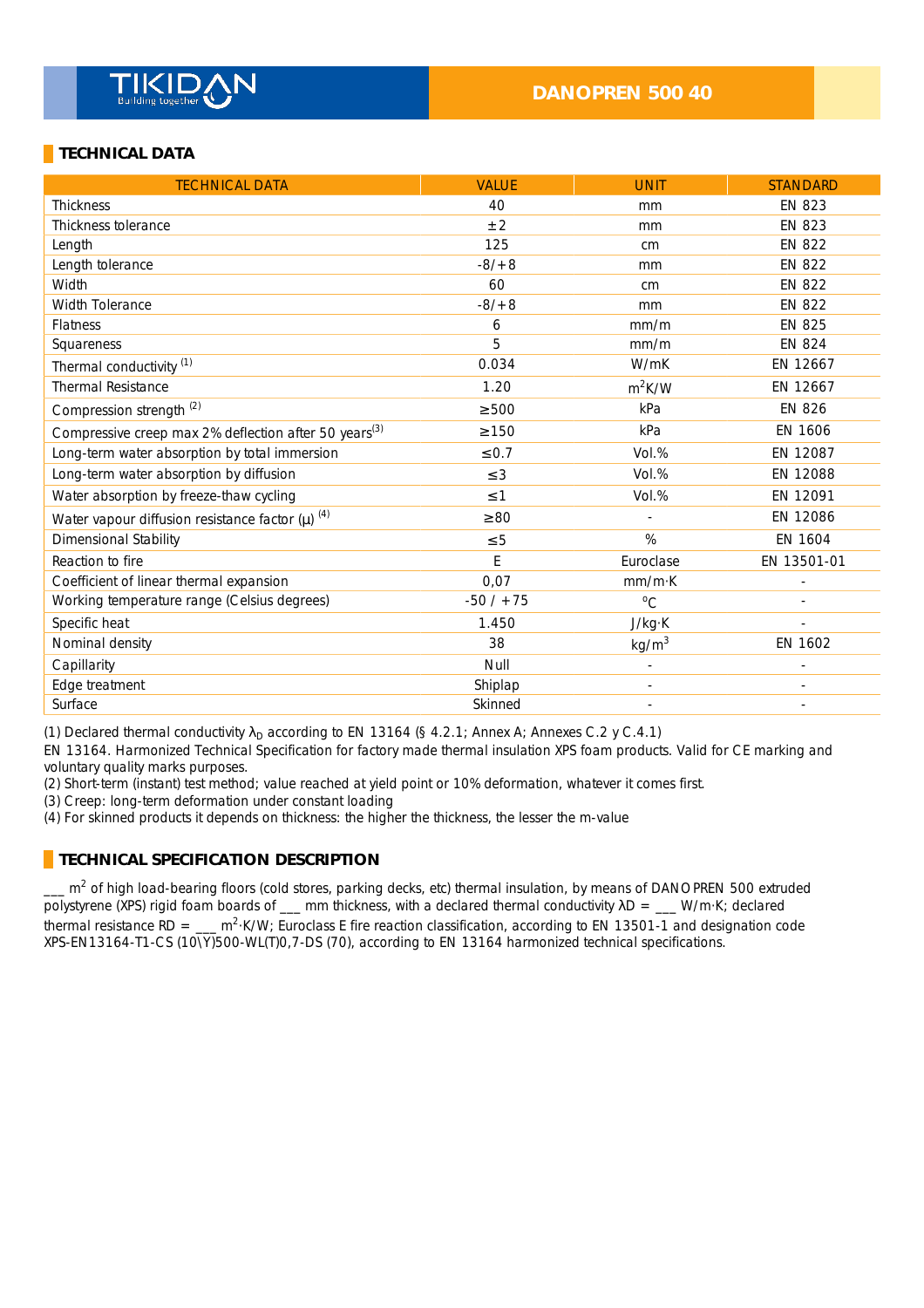

## **STANDARDS & CERTIFICATION**

Main regulatory/standardization references \_

- EPBD Recast 2010/31/EU. Energy Performance of Buildings \_

- UK: Building Regulations 2010 (SI 2010/2214) amended in 2012 and 2013. Approved Documents (2013) - L1A, L1B, L2A, L2B.

Standard Assessment Procedure - SAP 2012 \_

- Construction Products Regulation (UE) 305/2011 laying down the harmonised conditions for the marketing of construction products.

- EN 13164. Thermal insulation products for buildings – Factory made extruded polystyrene foam (XPS) products – Specification \_

#### CE marking

Conformity according to EN 13164 for all DANOSA factory made XPS products in Europe.

#### Quality management

Registered Firm in compliance with EN ISO 9001, granted by BUREAU VERITAS to DANOSA XPS manufacturing site at Fontanar (Guadalajara- Spain) \_

Registered Firm in compliance with EN ISO 9001, granted by BUREAU VERITAS to DANOSA XPS manufacturing site at Leiria (Portugal) .

### **ADVANTAGES AND BENEFITS**

- Easy and safe handling of the DANOPREN 500 XPS boards: they are light, do not irritate the skin, do not give off dust, maintain their physical integrity. Consequence: easier storage and installation job on-site. \_

- Negligible long-term water absorption. Two consequences: 1. Storage and installation job can be done even under adverse weather conditions; 2. Thermal performance is not degradated by long-term water absorption.

- Long-term high compressive and mechanical strength. Two consequences: 1. The XPS boards are robust enough to withstand rough handling during transport and installation without losing their physical integrity or their performance as thermal insulation; 2. Where placed under permanent load, the thickness and, therefore, the Thermal Resistance (obviously proportional to the thickness), will be maintained at long-term.

- Thanks to its water absorption and mechanical resistance, the DANOPREN 500 XPS boards, properly installed, show a durability equal to the service life of the building in which they are incorporated. Three consequences: 1. Continuous energy saving; 2. Equivalent continuous reduction of CO2 emissions, and 3. Maintenance costs (repair, replacement) null.

- Besides, due to these water absorption and mechanical long-term resistances, the DANOPREN 500 XPS boards can be installed on the waterproofing membrane, protecting it from mechanical damage and thermal shock, as per the well-known "inverted roof" concept.

- Eventually, and depending on the installation system, it may be feasible to re-use the DANOPREN 500 XPS boards. As a consequence, a maximum level of environmental sustainability can be obtained, closing the product life-cycle by opening a new life-cycle within the concept "from cradle to cradle".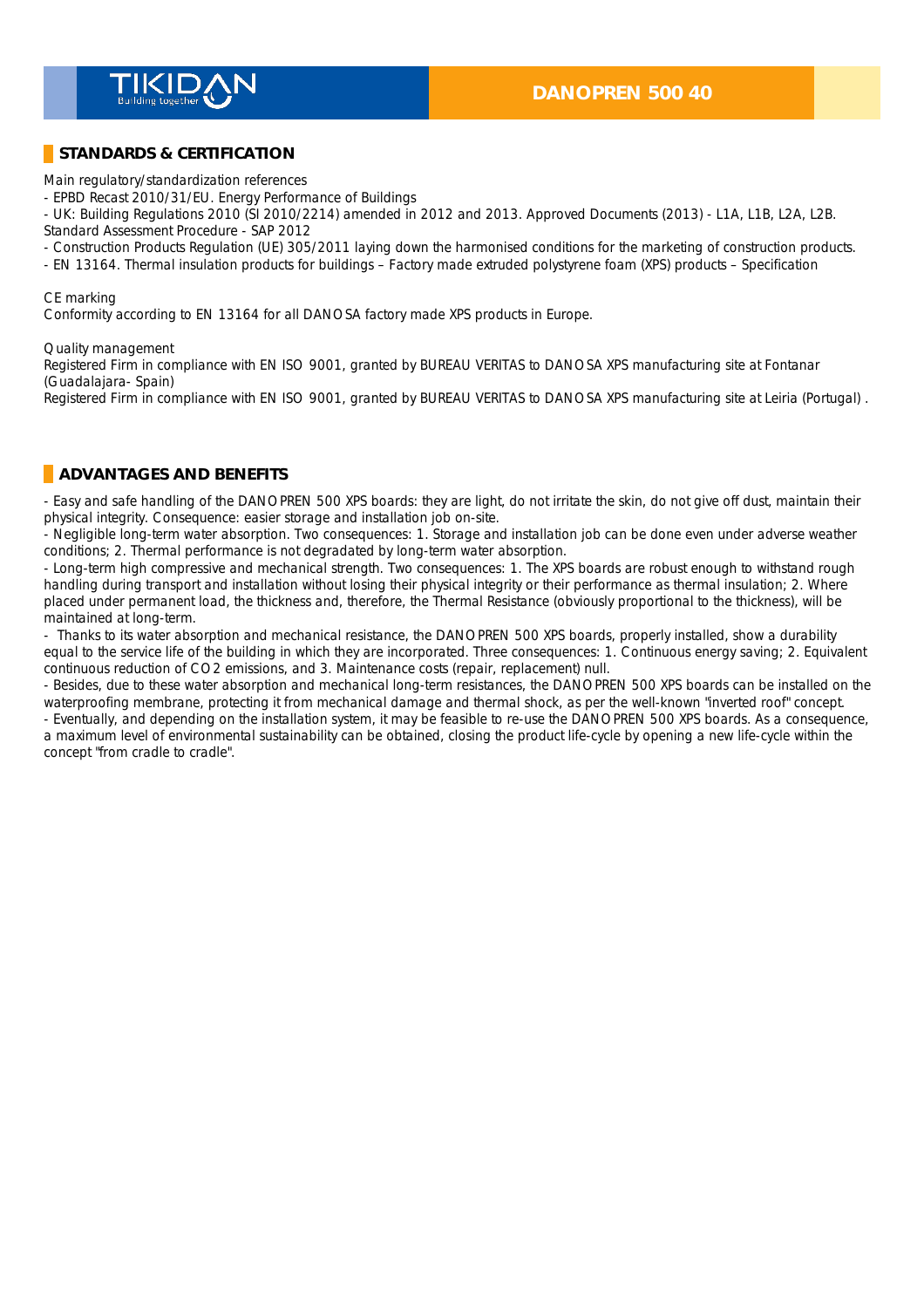

## **INSTALLATION**

INVERTED ROOF. \_

- The floor or parking deck structure load-bearing capacity will be carefully checked.
- The structural deck must show proper leveling and flatness (checked with a 2 m rule level).
- Before installing DANOPREN 500 XPS boards on a parking deck it is recommended to run a leakage test.

- For industrial floors or parking decks the imposed loads are rather higher than the usual ones for residential floors or roofs. Therefore it is recommended the use of DANOPREN 500 XPS boards, that show a higher compressive strength (almost double). Imposed loads must be checked in order not to exceed the compressive creep max 2% deflection after 50 years. In the case of DANOPREN 500 it is recommended not to exceed a value of 150 kPa.

- DANOPREN 500 XPS boards are part of a waterproofing system, therefore the systems and indications reflected in the Danosa solutions technical manual, product/systems specifications and other technical documentation should be taken into account.

- A suitable separation layer (for instance a fabric like DANOFELT PY 150) shall be installed between the DANOPREN 500 XPS boards and the waterproofing membrane, especially in case where it might arise any chemical incompatibility, such as in the case of PVC membranes (in this case, a fabric like DANOFELT PY 300).

- DANOPREN 500 XPS boards shall be installed loose-laid. Otherwise, a justification why not must be provided.
- DANOPREN 500 XPS boards shall be installed with staggered joints between successive rows.
- DANOPREN 500 XPS boards shall be installed with all their joints tight.

- When close to every detailing, the DANOPREN 500 XPS boards will form the joint with at least a 5 mm tolerance.

- A suitable separation layer (for instance a fabric like DANOFELT PY 200) shall be installed between the DANOPREN 500 XPS boards and the ballast (gravel or paving).

- When installing a parking deck the traffic bearing layer must be installed immediately, in order to avoid possible wind uplift of the DANOPREN 500 XPS boards. Usually it is formed with a concrete slab or interlocking pavers, in both cases over a well compacted 40 mm thick sand layer.

## **INDICATIONS AND IMPORTANT RECOMMENDATIONS**

- DANOPREN XPS boards suffer irreversible dimensional changes if exposed for a long time at high temperatures. The maximum working service temperature is  $75^{\circ}$ C.

- DANOPREN XPS boards, in direct contact with substances or materials containing volatile compounds, are exposed to solvents attack. The adhesive manufacturer's recommendations concerning its compatibility with polystyrene foam should be taken into account.

- DANOPREN XPS boards can be stored outdoors. They are unaffected by rain, snow or ice. Accumulated dirt can be easily washed. Stored for an extended period of time, the boards should be protected from direct sunlight, preferably in their original packaging. When kept indoors, it should be properly ventilated.

- The XPS boards must be kept away from heat or flames sources. DANOPREN products contain a flame retardant additive to inhibit accidental ignition from a small fire source, but the boards are combustible and, if exposed to an intensive fire, may burn rapidly. Fire classification is based on small scale tests, which may not reflect the reaction of the products in its end use state under actual fire conditions. \_

- For more information, refer to the product SDS. \_

## **HANDLING, STORAGE AND PRESERVATION**

- DANOPREN XPS boards suffer irreversible dimensional changes if exposed for a long time at high temperatures. The maximum working service temperature is 75°C.

- DANOPREN XPS boards, in direct contact with substances or materials containing volatile compounds, are exposed to solvents attack. The adhesive manufacturer's recommendations concerning its compatibility with polystyrene foam should be taken into account.

- DANOPREN XPS boards can be stored outdoors. They are unaffected by rain, snow or ice. Accumulated dirt can be easily washed.

Stored for an extended period of time, the boards should be protected from direct sunlight, preferably in their original packaging. When kept indoors, it should be properly ventilated.

- The XPS boards must be kept away from heat or flames sources. DANOPREN products contain a flame retardant additive to inhibit accidental ignition from a small fire source, but the boards are combustible and, if exposed to an intensive fire, may burn rapidly. Fire classification is based on small scale tests, which may not reflect the reaction of the products in its end use state under actual fire conditions.

- For more information, refer to the product SDS. \_